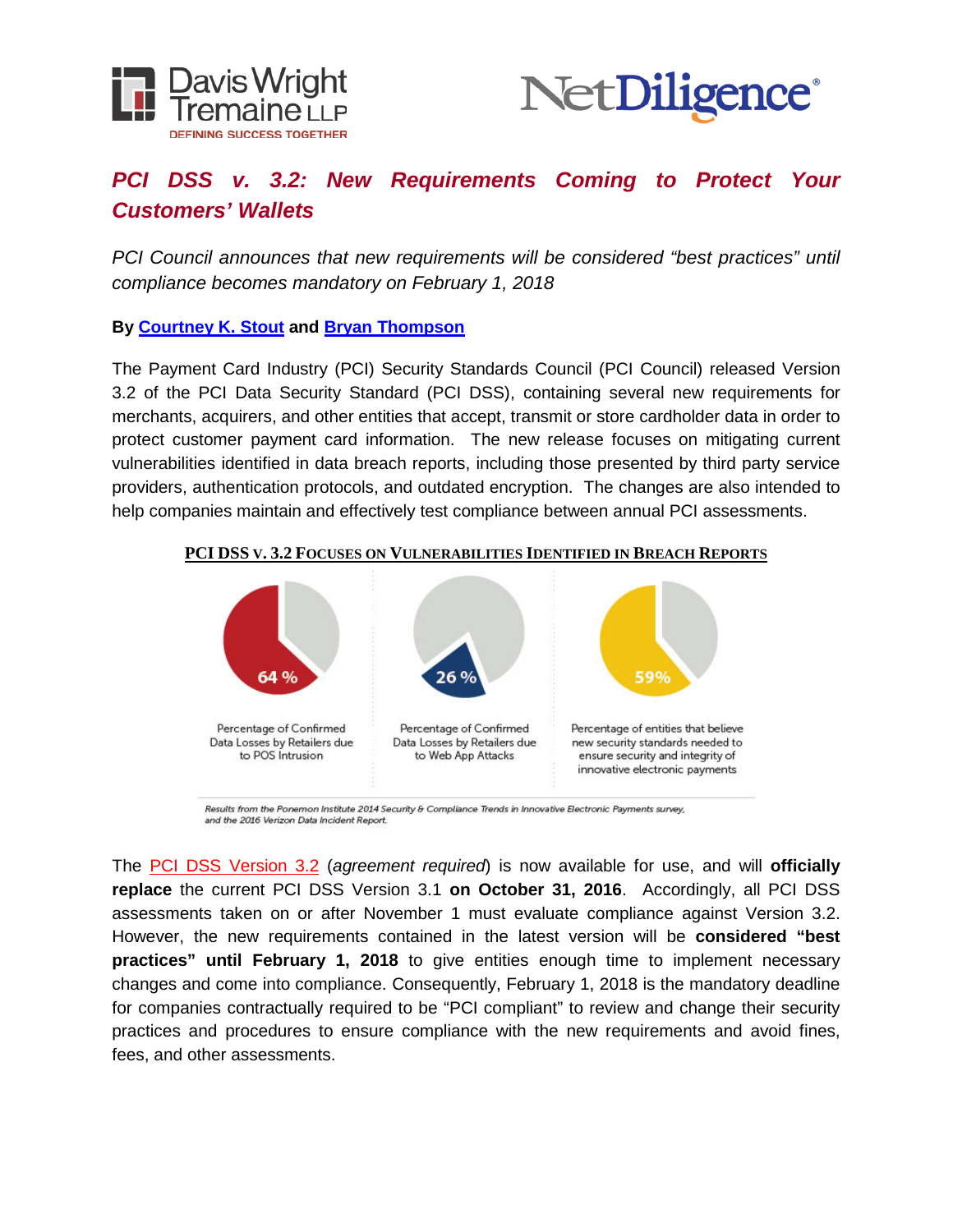### **What's New in PCI DSS v.3.2?**

### *Multi-Factor Authentication*

Companies will soon be required to use **multi-factor authentication** for administrative access to the cardholder data environment.

Version 3.2 includes some important changes to the present standard, including **requiring multi-factor authentication** for **all non-console administrative access** to the cardholder data environment. Multi-factor authentication requires the use of two or more credentials to authorize a person's access to card data and systems. Different authentication factors include (i) something you know - such as a password; (ii) something you have - such as a token or device code; or (iii) something you are - such as biometric data like a fingerprint.

The PCI DSS defines "non-console access" as "logical access to<br>
a system component that occurs over a network interface rather than via a direct, physical connection to the system component. Non-console access includes access from within local/internal networks as well as access from external, or remote, networks."

Under the prior release, the PCI DSS only required "two-factor" authentication for any **remote** access into the cardholder data environment. Version 3.2 adds the requirement that all "nonconsole" administrative access, even when accessed by an employee from the company's internal network, must employ multi-factor authentication. Thus, anyone that has "administrative access" rights will need to use multi-factor authentication to access the cardholder data environment.

> "Administrative Access" is defined as "elevated or increased privileges granted to an account in order for that account to manage systems, networks and/or applications."

While two-factor authentication is considered a type of multi-factor authentication, the PCI Council's standard under Version 3.2 requires that a company must use a *minimum* of two credentials. Additionally, the PCI Council cautions that using one authentication method twice – for instance, requiring users to provide two separate passwords – does not count as multi-factor authentication under PCI DSS. Companies should verify that their authentication protocols meet the PCI Council's multi-factor standard.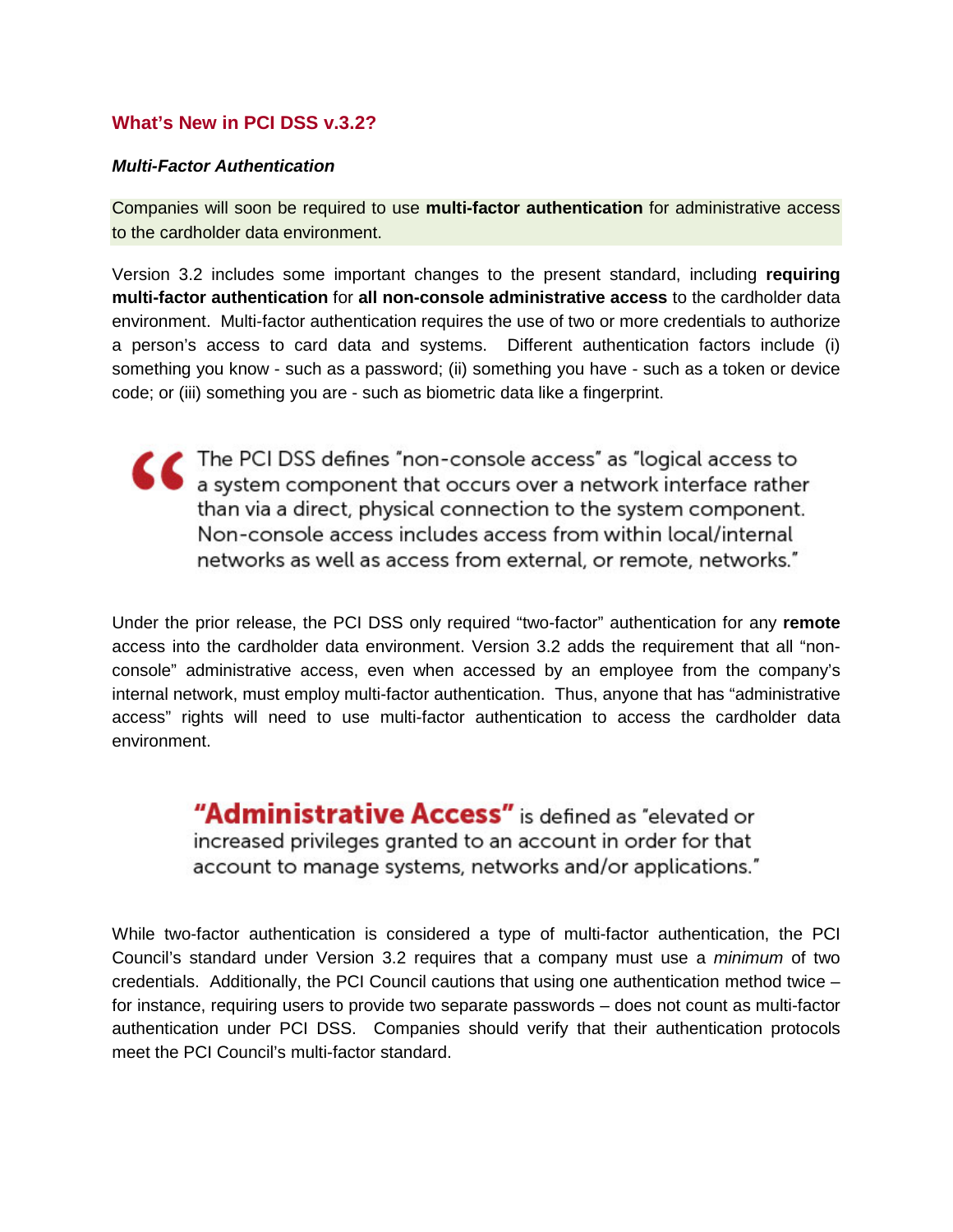### *Service Provider Requirements*

Version 3.2 contains several **new requirements for service providers**, including consolidating and integrating existing criteria for additional assessments for certain service providers.

Version 3.2 integrates the PCI Designated Entities Supplemental Evaluation (DESV) – previously a stand-alone document – into the PCI DSS at Appendix A3. The DESV is a set of validation requirements intended to help service providers and others address identified challenges and adopt ongoing security efforts to protect payment data. Although these supplemental validation requirements for service providers do go above and beyond the standard PCI DSS requirements, Troy Leach, PCI Security Standards Chief Technology Officer, clarifies that many are simply extensions of "existing PCI DSS requirements that should be demonstratively tested more regularly, or require more evidence that the control is in place." Additionally, even though the DESV is now integrated into the PCI DSS, **an entity is only required to be assessed under the DESV requirements if an acquirer or a payment brand specifically instructs a service provider to do so**. Key requirements include measures for their own effective compliance program oversight, correct scoping of the PCI environment, and placing effective mechanisms to allow a company to detect and trigger alerts for failures in critical security controls.

Since service providers are an integral part of securing cardholder data, and third parties have been identified as a weak link in data breach reports, Version 3.2 also adds a number of significant changes requiring **service providers to**:

- Maintain documented description of cryptographic architecture, including details of all algorithms, protocols, and keys for the protection of cardholder data (Req. 3.5.1);
- Implement processes to timely detect, report and respond to failures of critical security control systems, including, but not limited to, failures of firewalls, anti-virus, physical and logical access controls, audit logging mechanisms, and segmented controls (if used) (Req. 10.8);
- Confirm PCI DSS scope by conducting penetration testing at least every six months and after any change to segmentation controls or methods (Req. 11.3.4.1);
- Engage executive management in establishing responsibility for the protection of cardholder data and PCI DSS compliance program (Req. 12.4.1); and
- Perform reviews at least quarterly to confirm personnel are following security policies and operational procedures, including daily log reviews; firewall rule-set reviews; applying configurations to new systems; responding to security alerts and to changes in management processes (Req. 12.11).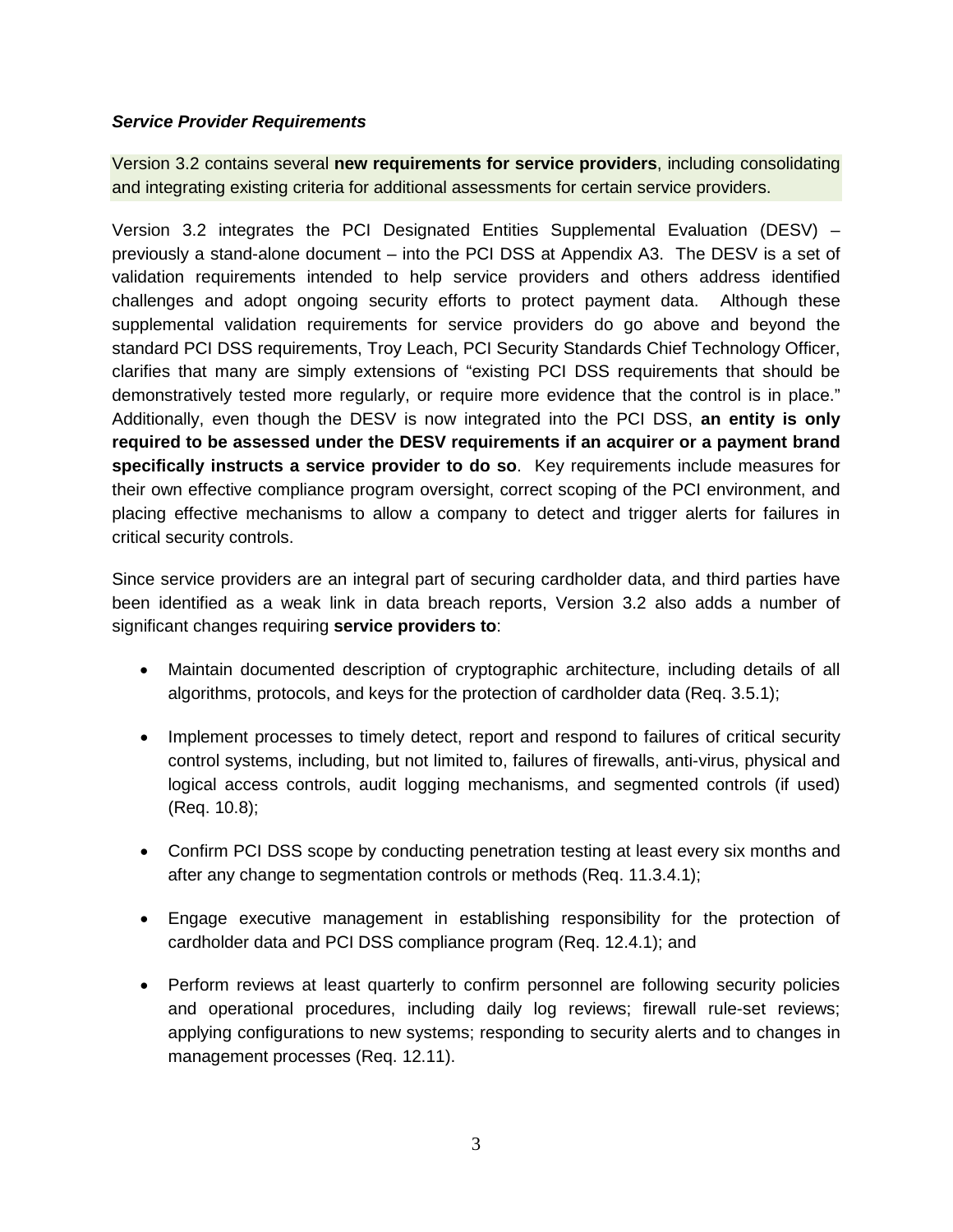### *Changes to the Cardholder Data Environment*

Companies will need to apply the PCI DSS requirements whenever modifications are made to their in-scope networks and systems.

Organizations must ensure that **all** *relevant* **PCI DSS requirements** are implemented whenever there is a "significant change" in the cardholder data environment (Req. 6.4.6), which should already be a part of a company's activities to maintain PCI DSS compliance. This requirement is meant to address the compliance gap that may occur between annual PCI DSS assessments. Due to changes to in-scope systems throughout the year, the compliance status of the environment at the time of a breach may differ from that at the last PCI DSS assessment.

## **Potential Breach-Related Liabilities and Costs for Merchants**

Chargebacks, Breach Notification, Legal Expenses (event investigation; litigation defense; settlement; etc.), Penalties and Fines from Acquirer, Security Upgrades, Credit Monitoring, Brand Impact, etc.

### *Masking and Encryption*

Version 3.2 includes additional changes, such as extending the sunset date for using Secure Sockets Layer (SSL) and early Transport Layer Security (TLS) to **June 30, 2018** for some companies, and clarifies that companies must "mask" payment card primary account numbers (PANs) longer than the first six/last four digits unless there is a legitimate business need.

• **SSL/early TLS sunset extended.** Although previously announced, the PCI Council formally delays one significant deadline in Version 3.2 by **extending the SSL and early Transport Layer Security (TLS) sunset date** [set by Version 3.1](http://www.privsecblog.com/2015/04/articles/financial-services/legal-departments-new-pci-dss-requirements-mandatory-in-june/) from June 30, 2016, **to June 30, 2018**, giving an additional two years to migrate away from these popular-butoutdated encryption standards. If your company is still using these now-outdated encryption methods, you are required to prepare a formal "Risk Mitigation and Migration Plan" in the interim. However, it is recommended that your company move from these encryption protocols as soon as possible; as we have [noted previously,](http://www.privsecblog.com/2015/04/articles/financial-services/legal-departments-new-pci-dss-requirements-mandatory-in-june/) SSL and early TLS do not meet the PCI's mandatory requirements for strong encryption.

If you are a **service provider**, your company **must still provide a secure service offering** (such as TLS 1.1 or greater) **by June 30, 2016**, under Appendix A2 to the new version.

• **"Masking" PANs**. Version 3.2 clarifies the existing requirement to "mask" payment card account numbers (PANs) so as to only display, at most, the first six and the last four digits and advises companies to ensure that "only the minimum number of digits is displayed" to perform a specific business function. The prior version simply stated that personnel with a **legitimate business need** may see *the full* PAN, while Version 3.2 clarifies that there must be a legitimate business need to view PANs longer than the first six/last four digits (Req. 3.3 and related guidance).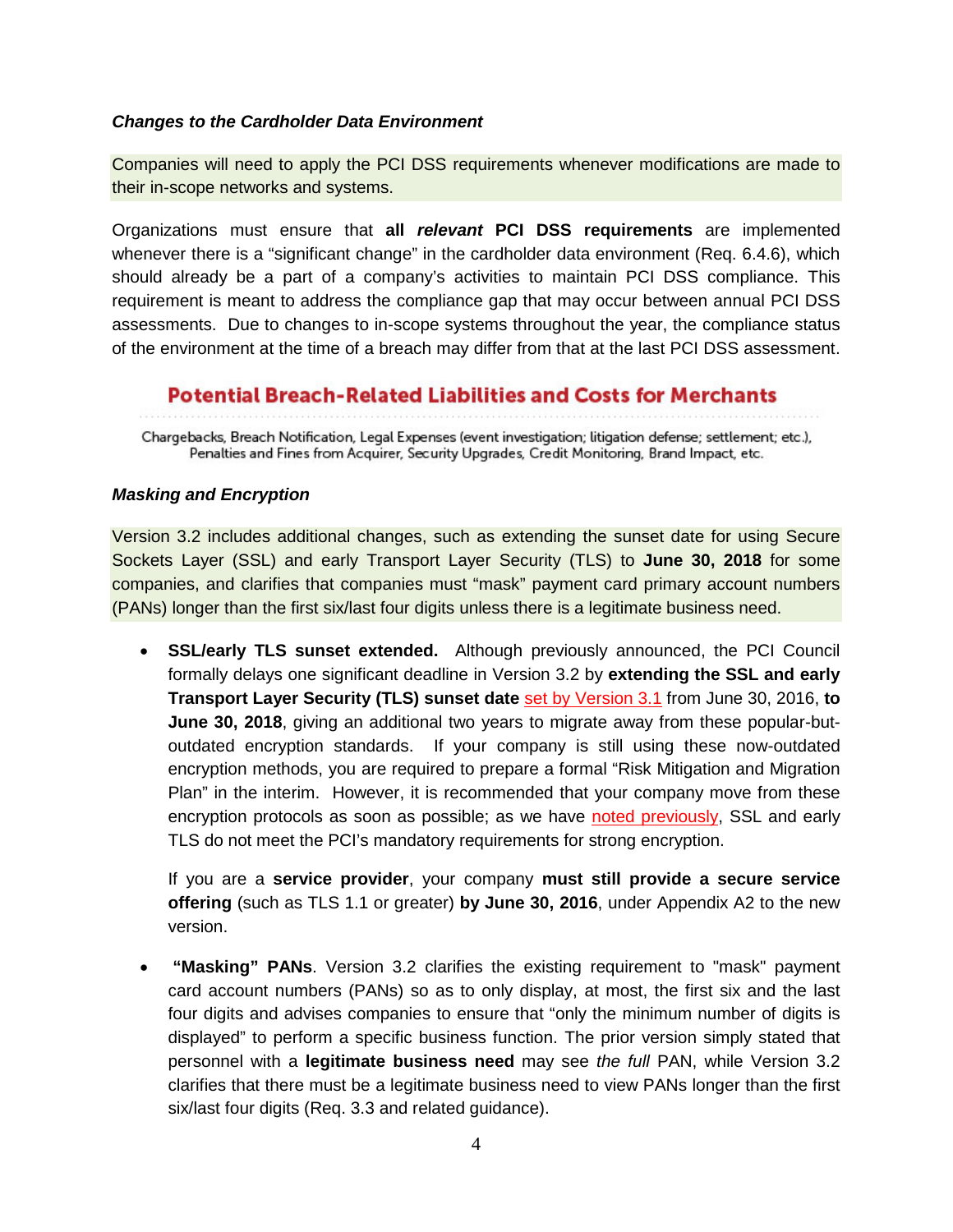## **Key Dates for Compliance**

Though Version 3.2 will become official as of October 31, 2016, most changes will not go into effect immediately in order to give covered businesses time to adjust to the new requirements. Your company should be aware of the following deadlines to ensure that its transition to Version 3.2 meets the PCI Council's transition timetable.

# PCI DSS v.3.2 Changes are Coming: Key Dates for Compliance